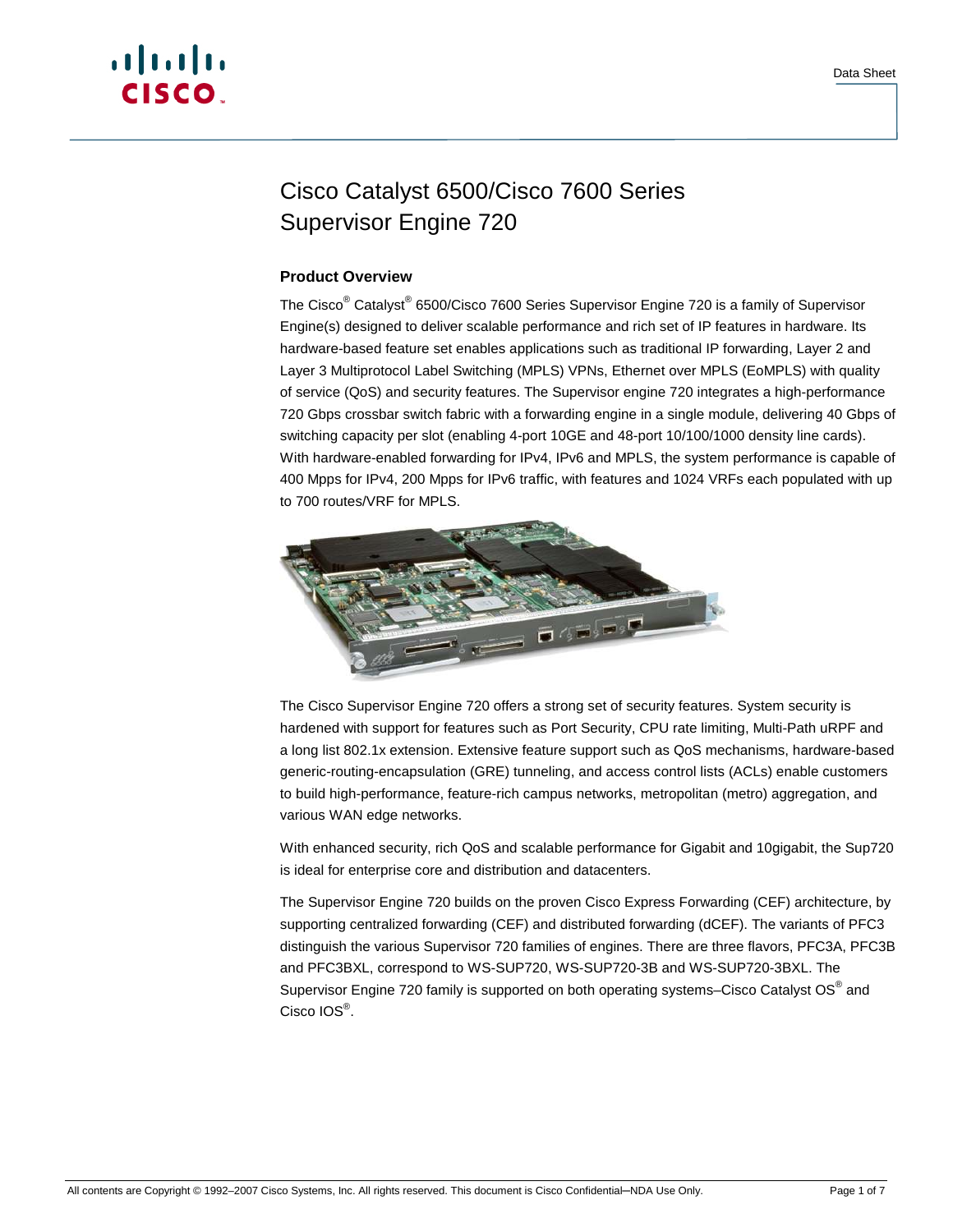The Supervisor Engine 720 delivers scalable-performance, intelligence, and a broad set of features to address the needs of the most demanding service provider and enterprise deployment requirements for building modular, resilient, scalable, and secure layer 2 or layer 3 solution by:

- Delivering scalable forwarding Performance: up to 400 Mpps<sup>1</sup> IPv4 and 200 Mpps<sup>1</sup> IPv6 with dCEF
- Multi Protocol Label Switching support (MPLS) in hardware: enabling the use of VPNs and layer 2 tunneling while improving traffic engineering for QoS
- Delivering up to 40 Gbps per slot of switching capacity; 720 Gbps aggregate bandwidth
- Providing support for new high performance next generation gigabit and 10Gigabit interfaces
- Protecting customer's investment, supporting all three generations of Catalyst 6500 series interfaces and service module configurations
- Supporting all 3 generations of Catalyst 6500 series interfaces, services modules and WAN interfaces
- Enabling an increase in chassis interface port density and services module configurations

The Supervisor Engine 720's PFC3 and MSFC3 provide the numerous functions:

#### **MSFC3**

The MSFC3 is an integral part of the Supervisor Engine 720, providing high performance, multilayer switching and routing intelligence. Equipped with a high performance processor, the MSFC runs layer 2 protocols on one CPU and layer 3 protocols on the second CPU. These include routing protocol support, layer 2 protocols (Spanning Tree Protocol and VLAN Trunking Protocol for example), and security services.

The MSFC builds the Cisco Express Forwarding information Base (FIB) table in software and then downloads this table to the hardware Application-specific-integrated circuits (ASICs) on the PFC3 and Distributed forwarding engine (if present) that make the forwarding decisions for IP unicast and multicast traffic.

#### **PFC3**

The Supervisor Engine 720 features the PFC3, which is equipped with a high-performance ASIC complex supporting a range of hardware-based features. The PFC3 supports routing and bridging, QoS, and multicast packet replication, and processes security policies such as access control lists (ACLs).

The Supervisor engine 720 has a field-upgradeable Policy Feature Card3. The PFC3 is equipped with a high performance ASIC complex supporting a range of hardware based features. The PFC3 supports IPv4, IPv6 routing and bridging functionality, quality of service (QoS) and multicast forwarded and ACL-based policies.

 1 Requires DFC3's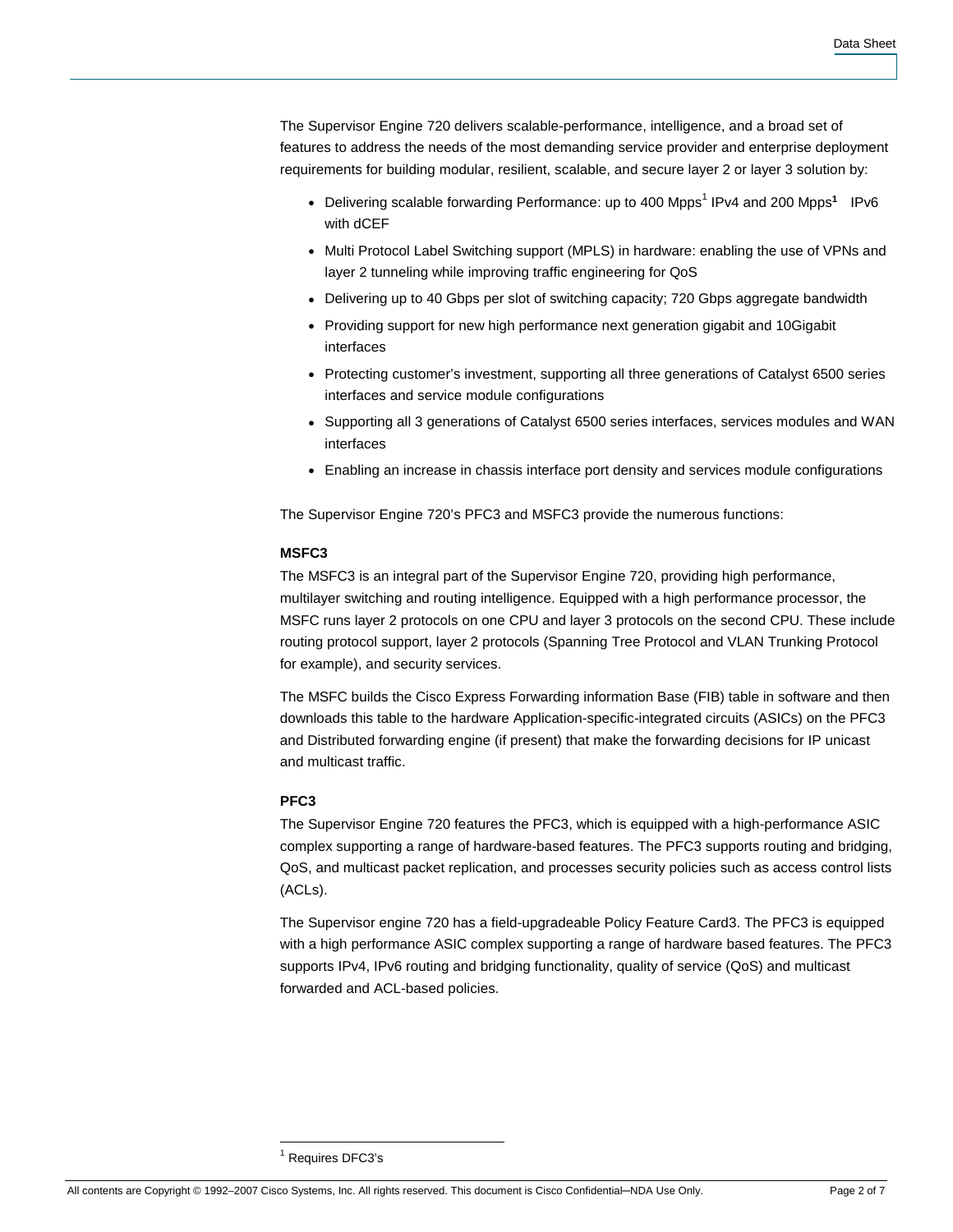# **Features and Benefits**

The Supervisor Engine 720 with integrated fabric delivers scalable-performance, user-based rate limiting enforcing up to 64 policy rates, rate limiting on per-flow or aggregate basis, security enhancements and wire-rate MPLS and IPv6 hardware support. This section also provides Cisco 6500 Series Virtual Switching Supervisor 720 with 10GE uplinks functionality for completeness.

| Table 1. | <b>Scalability Table</b> |
|----------|--------------------------|
|----------|--------------------------|

| <b>Name</b>             | <b>WS-SUP720-3B</b>                                                                                                                                            | <b>WS-SUP720-3BXL</b>                                                                                                                                     | VS-S720-10G-3C*                                                                                                                                                | VS-S720-10G-3CXL*                                                                                                                                         |
|-------------------------|----------------------------------------------------------------------------------------------------------------------------------------------------------------|-----------------------------------------------------------------------------------------------------------------------------------------------------------|----------------------------------------------------------------------------------------------------------------------------------------------------------------|-----------------------------------------------------------------------------------------------------------------------------------------------------------|
| <b>VSS</b>              | No                                                                                                                                                             | No.                                                                                                                                                       | Yes                                                                                                                                                            | Yes                                                                                                                                                       |
| <b>Uplinks</b>          | 2 Gigabit                                                                                                                                                      | 2 Gigabit                                                                                                                                                 | 2 SFP based gigabit<br>1 10/100/100<br>2 10Gb                                                                                                                  | 2 SFP based gigabit<br>1 10/100/100<br>2 10Gb                                                                                                             |
| <b>IPv4 Routing</b>     | In hardware<br>Up to 400 Mpps**                                                                                                                                | In hardware<br>Up to 400 Mpps**                                                                                                                           | In hardware<br>Up to 450 Mpps**                                                                                                                                | In hardware<br>Up to 450 Mpps**                                                                                                                           |
| <b>IPv6 Routing</b>     | In hardware<br>Up to 200 Mpps**                                                                                                                                | In hardware<br>Up to 200 Mpps**                                                                                                                           | In hardware<br>Up to 225 Mpps**                                                                                                                                | In hardware<br>Up to 225 Mpps**                                                                                                                           |
| L <sub>2</sub> Bridging | In hardware<br>Up to 400 Mpps**                                                                                                                                | In hardware<br>Up to 400 Mpps**                                                                                                                           | In hardware<br>Up to 450 Mpps**                                                                                                                                | In hardware<br>Up to 450 Mpps**                                                                                                                           |
| <b>MPLS</b>             | MPLS in hardware to<br>enable use of layer 3<br><b>VPNs and EoMPLS</b><br>tunneling. Up to 1024<br>VRFs with a total of up to<br>256,000 routes per<br>system. | MPLS in hardware to<br>enable use of layer 3<br>VPNs and EoMPLS<br>tunneling. Up to 1024<br>VRFs with a total of up to<br>1,000,000 routes per<br>system. | MPLS in hardware to<br>enable use of layer 3<br><b>VPNs and EoMPLS</b><br>tunneling. Up to 1024<br>VRFs with a total of up<br>to 256,000 routes per<br>system. | MPLS in hardware to<br>enable use of layer 3<br>VPNs and EoMPLS<br>tunneling. Up to 1024<br>VRFs with a total of up<br>to 1,000,000 routes per<br>system. |
| <b>GRE</b>              | In hardware                                                                                                                                                    | In hardware                                                                                                                                               | In hardware                                                                                                                                                    | In hardware                                                                                                                                               |
| <b>NAT</b>              | Hardware assisted                                                                                                                                              | Hardware assisted                                                                                                                                         | Hardware assisted                                                                                                                                              | Hardware assisted                                                                                                                                         |
| <b>MAC Entries</b>      | 64,000                                                                                                                                                         | 64,000                                                                                                                                                    | 96,000                                                                                                                                                         | 96,000                                                                                                                                                    |
| <b>Routes</b>           | 256,000 (IPv4); 128,000<br>(IPV6)                                                                                                                              | 1,000,000 (IPv4);<br>500,000 (IPv6)                                                                                                                       | 256,000 (IPv4);<br>128,000 (IPv6)                                                                                                                              | 1,000,000 (IPv4);<br>500,000 (IPv6)                                                                                                                       |
| <b>Netflow Entries</b>  | 128,000                                                                                                                                                        | 256.000                                                                                                                                                   | 128.000                                                                                                                                                        | 256.000                                                                                                                                                   |

\*\* Requires DFC3's

#### **Table 2.** QoS Features

| <b>Feature</b>                                                                                                                  | <b>WS-SUP720-3B</b>                                                   | <b>WS-SUP720-3BXL</b>                                                 | VS-S720-10G-3C*                                                       | <b>VS-S720-10G-3CXL*</b>                                              |
|---------------------------------------------------------------------------------------------------------------------------------|-----------------------------------------------------------------------|-----------------------------------------------------------------------|-----------------------------------------------------------------------|-----------------------------------------------------------------------|
| Layer-3 Classification<br>and Marking Access<br><b>Control Entries (ACEs)</b>                                                   | 32 K dedicated for OoS                                                | 32K dedicated for OoS                                                 | 32 K dedicated for<br>QoS                                             | 32K dedicated for<br>QoS                                              |
| <b>Aggregate Rate-Limiting</b><br>Location                                                                                      | Ingress port or VLAN<br>and egress VLAN or<br>Layer-3 port            | Ingress port or VLAN<br>and egress VLAN or<br>Layer-3 port            | Ingress port or<br>VLAN and egress<br>VLAN or Layer-3<br>port         | Ingress port or VLAN<br>and egress VLAN or<br>Layer-3 port            |
| <b>Rate-Limiting Level</b><br><b>Types</b><br><b>Committed Information</b><br>Rate (CIR), Peak<br><b>Information Rate (PIR)</b> | CIR, PIR                                                              | CIR, PIR                                                              | CIR, PIR                                                              | CIR, PIR                                                              |
| <b>Aggregate Traffic Rate-</b><br><b>Limiting Policers</b>                                                                      | 1023                                                                  | 1023                                                                  | 1023                                                                  | 1023                                                                  |
| <b>Flow-Based Rate-</b><br><b>Limiting Method; Number</b><br>of Rates                                                           | Per source address,<br>destination address, or<br>full flow; 64 rates | Per source address,<br>destination address, or<br>full flow; 64 rates | Per source address.<br>destination address.<br>or full flow; 64 rates | Per source address,<br>destination address.<br>or full flow; 64 rates |
| <b>MAC ACL's Featuring</b><br>per-Port/per VLAN<br>Granularity                                                                  | Yes                                                                   | Yes                                                                   | Yes                                                                   | Yes                                                                   |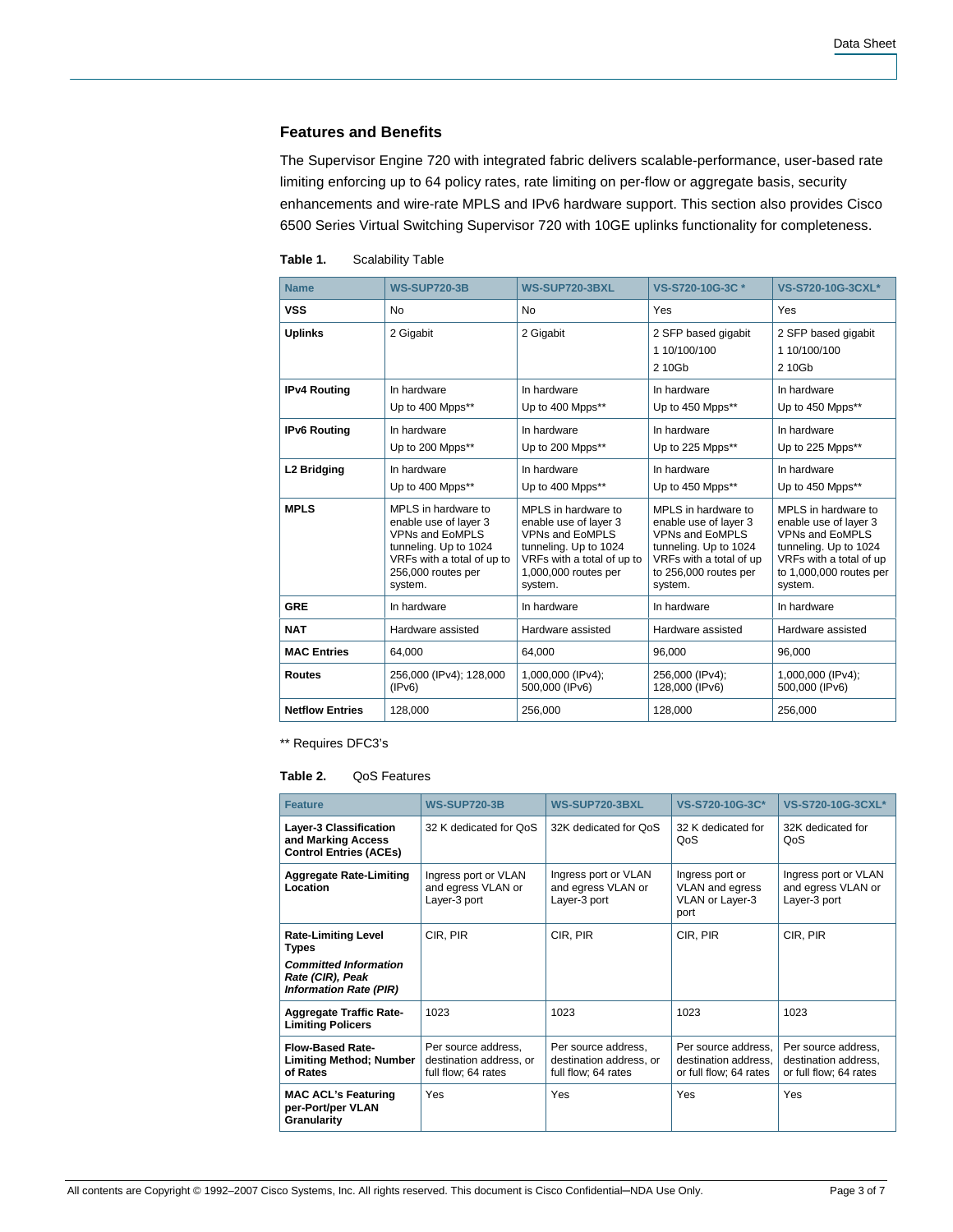# **Table 3.** Security Features

| <b>Feature</b>                                                                          | <b>WS-SUP720</b>                                                | <b>WS-SUP720-3B</b>                                             | VS-S720-10G-3C*                                                 | <b>VS-S720-10G-3CXL*</b>                                        |
|-----------------------------------------------------------------------------------------|-----------------------------------------------------------------|-----------------------------------------------------------------|-----------------------------------------------------------------|-----------------------------------------------------------------|
| <b>ACE Counters</b>                                                                     | <b>No</b>                                                       | Yes                                                             | Yes                                                             | Yes                                                             |
| <b>Port Security</b>                                                                    | Yes                                                             | Yes                                                             | Yes                                                             | Yes                                                             |
| IEEE 802.1x and 802.1x<br><b>Extensions</b>                                             | Yes                                                             | Yes                                                             | Yes                                                             | Yes                                                             |
| <b>VLAN and Router ACLs</b><br>and Port ACLs                                            | Yes                                                             | Yes                                                             | Yes                                                             | Yes                                                             |
| <b>Security ACL Entries</b>                                                             | 32K                                                             | 32 K                                                            | 32K                                                             | 32 K                                                            |
| <b>Reflexive ACLs</b>                                                                   | 128K                                                            | 128 K                                                           | 128K                                                            | 128 K                                                           |
| uRPF Check in Hardware                                                                  | Up to 6 paths                                                   | Up to 6 paths                                                   | Up to 6 paths                                                   | Up to 6 paths                                                   |
| <b>CPU Rate Limiters (DoS</b><br><b>Protection)</b>                                     | 10 special case rate<br>limiters plus Control<br>Plane Policing | 10 special case rate<br>limiters plus Control<br>Plane Policing | 10 special case rate<br>limiters plus Control<br>Plane Policing | 10 special case rate<br>limiters plus Control<br>Plane Policing |
| <b>Private VLANs</b>                                                                    | Yes                                                             | Yes                                                             | Yes                                                             | Yes                                                             |
| Number of Interfaces with<br><b>Unique ACLs</b>                                         | 512                                                             | 4000                                                            | 512                                                             | 4000                                                            |
| <b>MAC ACLs on IP</b>                                                                   | No                                                              | Yes                                                             | No                                                              | Yes                                                             |
| <b>Transmission Control</b><br>Protocol (TCP) Intercept<br><b>Hardware Acceleration</b> | Yes                                                             | Yes                                                             | Yes                                                             | Yes                                                             |

#### **Table 4.** MPLS Features

| <b>Feature</b>                                                                                         | <b>WS-SUP720-3B</b>                                | <b>WS-SUP720-3BXL</b>                              | VS-S720-10G-3C*                                     | VS-S720-10G-3CXL*                                  |
|--------------------------------------------------------------------------------------------------------|----------------------------------------------------|----------------------------------------------------|-----------------------------------------------------|----------------------------------------------------|
| <b>Interface Support</b>                                                                               | LAN and WAN<br>interface modules, as<br>applicable | I AN and WAN<br>interface modules as<br>applicable | I AN and WAN<br>interface modules, as<br>applicable | I AN and WAN<br>interface modules as<br>applicable |
| Label<br><b>Imposition/Disposition</b><br>(MPLS-PE), Swapping<br>(MPLS-P)                              | Yes                                                | Yes                                                | Yes                                                 | Yes                                                |
| <b>Label Distribution Protocol</b><br>(LDP)                                                            | Yes                                                | Yes                                                | Yes                                                 | Yes                                                |
| <b>Tag Distribution Protocol</b><br>Support (TDP)                                                      | Yes                                                | Yes                                                | Yes                                                 | Yes                                                |
| <b>MPLS VPN</b>                                                                                        | Yes                                                | Yes                                                | Yes                                                 | Yes                                                |
| <b>VRF Lite</b>                                                                                        | Yes                                                | Yes                                                | Yes                                                 | Yes                                                |
| QoS Mechanisms Using<br><b>Experimental (EXP) Bits</b>                                                 | Yes                                                | Yes                                                | Yes                                                 | Yes                                                |
| <b>MPLS-RSVP-TE</b>                                                                                    | Yes                                                | Yes                                                | Yes                                                 | Yes                                                |
| <b>MPLS Differentiated</b><br>Services (DiffServ)-Aware<br><b>Traffic Engineering (MPLS-</b><br>DS-TE) | Yes                                                | Yes                                                | Yes                                                 | Yes                                                |
| <b>MPLS Traceroute</b>                                                                                 | Yes, see release<br>notes for details              | Yes, see release<br>notes for details              | Yes, see release<br>notes for details               | Yes, see release<br>notes for details              |
| <b>EOMPLS</b>                                                                                          | Yes                                                | Yes                                                | Yes                                                 | Yes                                                |

\*Please see Cisco 6500 Series Virtual Switching Supervisor 720 with 10GE uplinks datasheet at [http://www.cisco.com/en/US/prod/collateral/switches/ps5718/ps9336/product\\_data\\_sheet0900aecd806ed759.ht](http://www.cisco.com/en/US/prod/collateral/switches/ps5718/ps9336/product_data_sheet0900aecd806ed759.html) [ml](http://www.cisco.com/en/US/prod/collateral/switches/ps5718/ps9336/product_data_sheet0900aecd806ed759.html)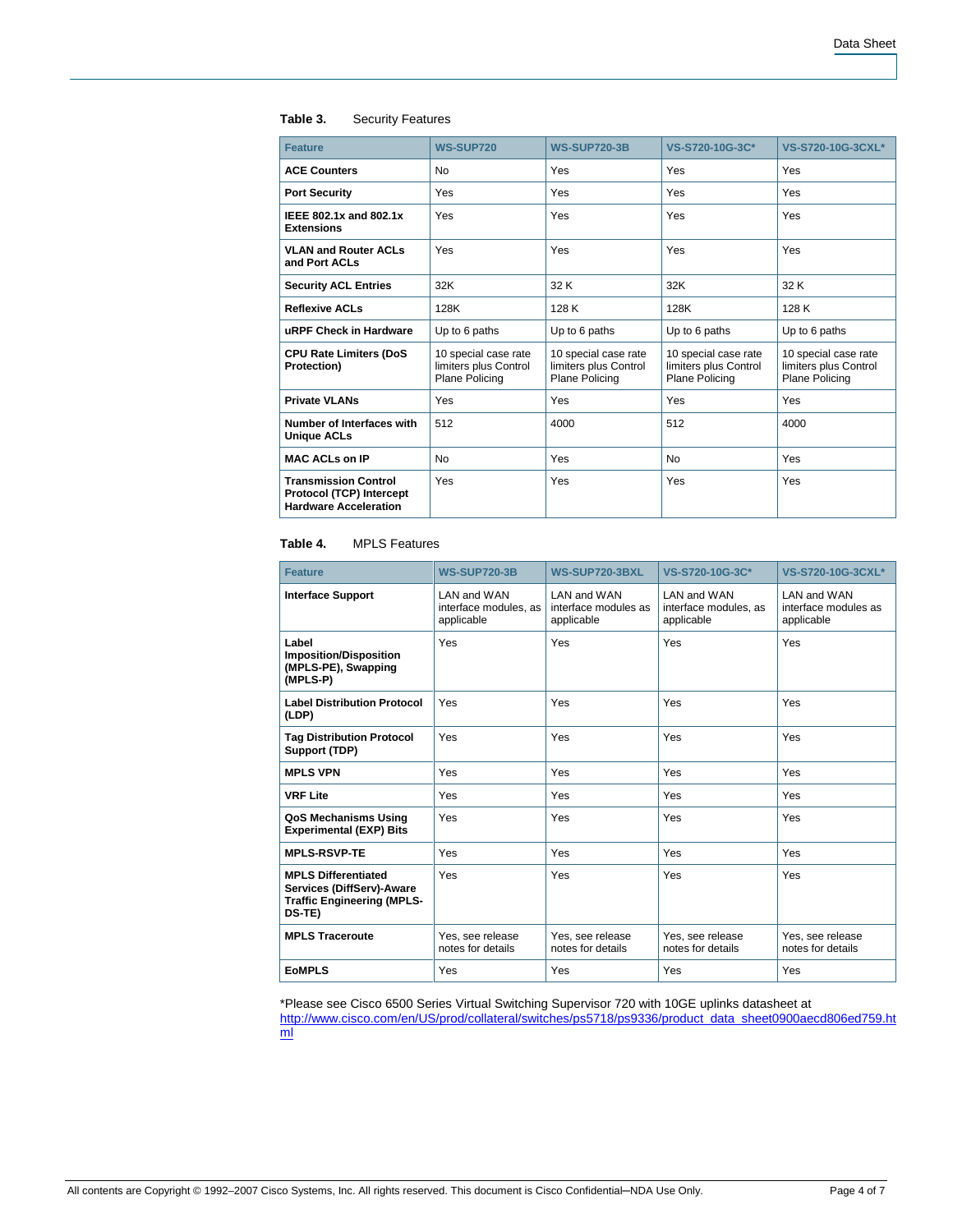# **Summary/Conclusion**

Suited for deployment in the distribution and core and in the data center, Supervisor engine 720 supports all Cisco Catalyst 6500 Series interface module classes (Classic, CEF256, dCEF256, and CEF720) offering hardware support for MPLS and IPv6. Supported in both IOS and hybrid (IOS on RP and CatOS on SP) the Supervisor engine 720 offers significant improvements in performance (upto 400 Mpps) with dCEF, maximum bandwidth of 720 Gbps, DRAM of up to 1GB, integrated switch fabric.

| Table 5.<br><b>Product Specifications</b> |
|-------------------------------------------|
|-------------------------------------------|

| <b>Product</b>                               | <b>Specifications</b>                                                                                                                                                                                                                                                                                                                                                                                                                                                                                                                                                                                                                                                                                                                                                |
|----------------------------------------------|----------------------------------------------------------------------------------------------------------------------------------------------------------------------------------------------------------------------------------------------------------------------------------------------------------------------------------------------------------------------------------------------------------------------------------------------------------------------------------------------------------------------------------------------------------------------------------------------------------------------------------------------------------------------------------------------------------------------------------------------------------------------|
| <b>Chassis Compatibility</b>                 | ● Cisco 6503, 6503-E, 6404-E, 6506, 6506-E, 6509, 6509-E, 6509-NEB, 6509-NEB-A, 6513<br>Cisco 7603, 7606, OSR-7609, 7609, 7613                                                                                                                                                                                                                                                                                                                                                                                                                                                                                                                                                                                                                                       |
| <b>Fan Tray and Power Supply</b><br>Required | • High speed fan<br>• 2500W AC or DC                                                                                                                                                                                                                                                                                                                                                                                                                                                                                                                                                                                                                                                                                                                                 |
| <b>Slot Requirements</b>                     | Occupies the switch fabric slots in the chassis:<br>• 3-slot chassis: slots 1 and 2<br>• 4-slot chassis: slots 1 and 2<br>• 6-slot chassis: slots 5 and 6<br>• 9-slot chassis: slots 5 and 6<br>• 13-slot chassis: slots 7 and 8                                                                                                                                                                                                                                                                                                                                                                                                                                                                                                                                     |
| <b>Software Compatibility</b>                | • Catalyst 6500 Series<br>∘ CatOS<br>WS-Sup720: 8.1(1) and higher<br>· WS-Sup720-3B: 8.3(2) and higher<br>· WS-Sup720-3BXL: 8.3(2) and higher<br>• Native<br>· WS-SUP720: 12.2(14)SX and higher<br>· WS-Sup720-3B: 12.2(17d)SXB1 and higher<br>· WS-Sup720-3BXL: 12.2(17d)SXB1 and higher<br>Cisco 7600 Series<br><sup>o</sup> WS-SUP720 supports Cisco IOS 12.2(14)SX2 and later<br><sup>o</sup> WS-SUP720-3B supports Cisco IOS 12.2(17d)SXB1 and later<br><sup>o</sup> WS-SUP720-3BXL supports Cisco IOS 12.2(17b)SXB and later                                                                                                                                                                                                                                   |
| <b>Protocols</b>                             | Layer 3 routing protocols, Border Gateway Protocol version 4 (BGPv4), Open Shortest<br>Path First (OSPF), Intermediate System-to-Intermediate System (IS-IS), Routing<br>Information Protocol (RIP), Distributed FIB Switching, Cisco Discover Protocol (CDP),<br>Internet Control Message Protocol (ICMP)<br>Traditional Protocols such as Internetwork Packet Exchange (IPX), Appletalk, DECnet,<br>Virtual Integrated Network Service (VINES), Connectionless Network Service (CLNS)<br>• Multicast forwarding, Protocol independent Multicast (PIM) (both sparse and dense mode),<br>(S,G), (*,G), Bi-Directional PIM in hardware<br>• Comprehensive MPLS support<br>• Cisco Group Management Protocol and Internet Group Management Protocol (IGMP)<br>snooping |
| <b>Memory</b>                                | • WS-SUP720 supports 512MB of DRAM for the route processor and 512 MB for the switch<br>processor<br>• WS-SUP720-3B supports 512MB of DRAM for the route processor and 512 MB for the<br>switch processor, upgradeable to 1GB<br>• WS-SUP720-3BXL supports 1GB DRAM for route the processor and 1GB DRAM for the<br>switch processor<br>• 64MB or 512MB (s/w image dependent) Boot Flash for SP switch processor and 64-MB of<br>Boot Flash for the route processor                                                                                                                                                                                                                                                                                                  |
| <b>Options</b>                               | Removable storage: 64MB, 128 MB, 256 MB, 512 MB (Compact Flash)                                                                                                                                                                                                                                                                                                                                                                                                                                                                                                                                                                                                                                                                                                      |
| <b>Uplink Ports</b>                          | Two Gigabit Ethernet ports, one Small Form-Factor Pluggable (SFP), one selectable SFP or<br>10/100/100 RJ-45                                                                                                                                                                                                                                                                                                                                                                                                                                                                                                                                                                                                                                                         |
| <b>Console Ports</b>                         | One (RS-232)                                                                                                                                                                                                                                                                                                                                                                                                                                                                                                                                                                                                                                                                                                                                                         |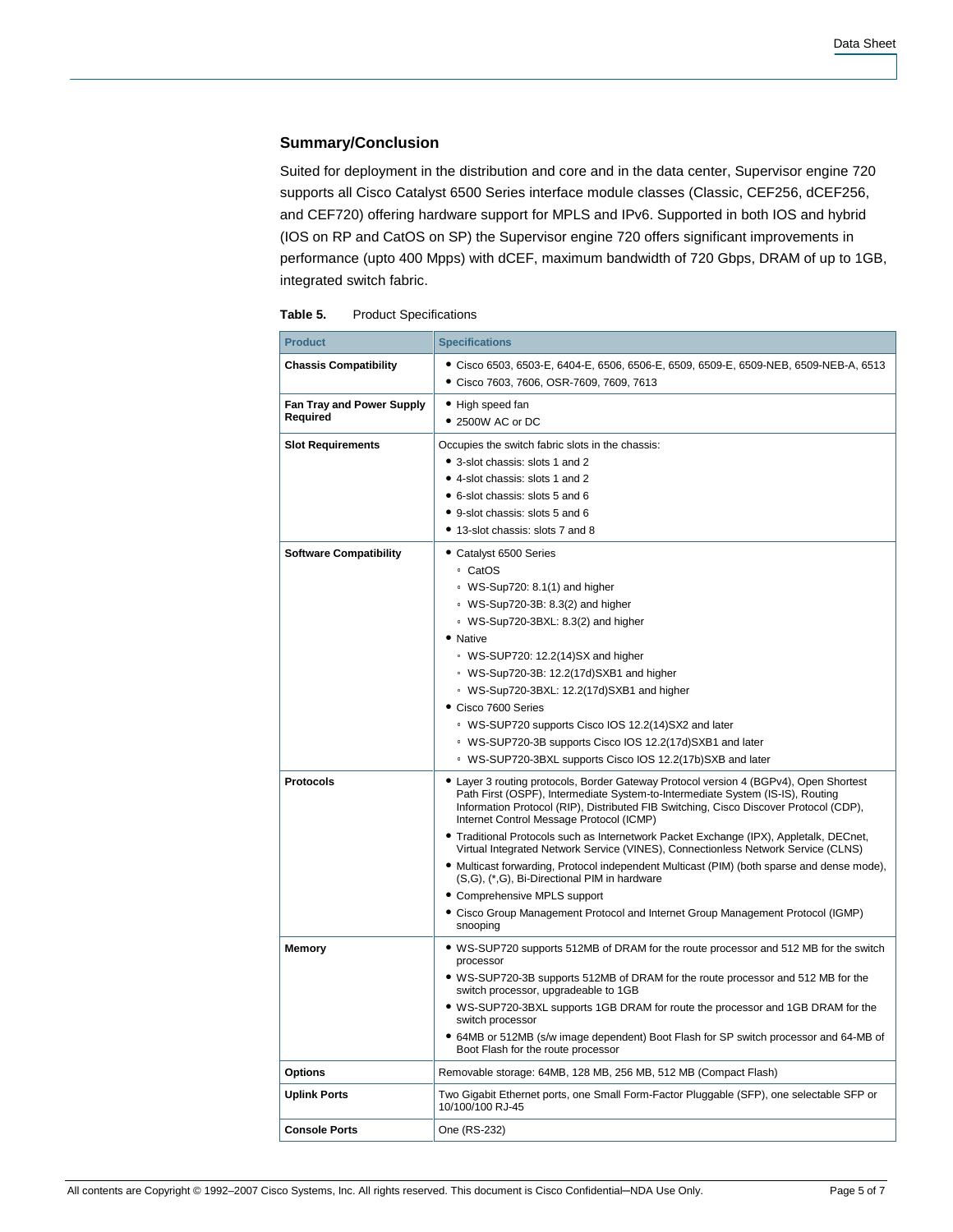| <b>Product</b>                      | <b>Specifications</b>                                                                                                                                                                                                                                                                                                                                                                                                                      |
|-------------------------------------|--------------------------------------------------------------------------------------------------------------------------------------------------------------------------------------------------------------------------------------------------------------------------------------------------------------------------------------------------------------------------------------------------------------------------------------------|
| <b>Reliability and Availability</b> | • FSU (Fast software upgrade)<br>• RPR+ (Route Processor Redundancy+)<br>• SSO+NSF (Stateful Switchover + Nonstop Forwarding)<br>• OIR (Online insertion and removal) Hot Swap                                                                                                                                                                                                                                                             |
| <b>MIBs</b>                         | • MPLS LDP MIB, MPLS Label Switch Router (LSR) MIB, MPLS-TE MIB, MPLS VPN MIB;<br>see software release notes for additional information<br>• Check the following MIB finder for more info:<br>http://www.cisco.com/public/sw-center/netmqmt/cmtk/mibs.shtml                                                                                                                                                                                |
| <b>Network Management</b>           | Cisco Works                                                                                                                                                                                                                                                                                                                                                                                                                                |
| <b>Physical Specifications</b>      | • (H x W x D): 1.6 x 15.3 x 16.3 in. (4.0 x 37.9 x 40.3 cm)<br>$\bullet$ Weight: 11.5 lb                                                                                                                                                                                                                                                                                                                                                   |
| <b>Power Consumption</b>            | · Sup720 (includes PFC3A, MSFC3): 7.5A (315W)<br>• Sup720-3B (includes PFC3B, MSFC3): 6.72A (282W)<br>· Sup720-3BXL (includes PFC3BXL, MSFC3): 7.82A (328W)                                                                                                                                                                                                                                                                                |
| <b>Environmental Conditions</b>     | • Operating temperature: 32 to 104F (0 to 40°C)<br>• Storage temperature: -40 to 167F (-40 to 75°C)<br>• Relative humidity: 10 to 90 percent, noncondensing<br>• Regulatory compliance                                                                                                                                                                                                                                                     |
| Compliance                          | <b>CE Markings</b><br>• Safety<br>• UL 60950<br>∘ EN 60950<br>CSA-C22.2 No. 60950<br>• IEC 60950<br>∘ AS/NZS 3260<br>© IEC 60825-1,-2<br>$\degree$ EN 60825 -1,-2<br>○ 21CFR1040-10<br>$\degree$ TS001<br>$\bullet$ EMC<br>• FCC Part 15 (CFR 47) Class A<br>• ICES-003 Class A<br>∘ EN 55022 Class A<br>∘ CISPR 22 Class A<br>○ AS/NZS 3548 Class A<br>• VCCI Class A<br>• EN55024<br><b>• ETS300 386</b><br>• EN50082-1<br>● EN61000-6-1 |

\*\*Check software release for availability

# **Ordering Information**

To place an order, visit the [Cisco Ordering Home Page.](http://www.cisco.com/en/US/ordering/or13/or8/order_customer_help_how_to_order_listing.html)

# **Table 6.** Ordering Information

| <b>Part Number</b>    | <b>Description</b>                                           |
|-----------------------|--------------------------------------------------------------|
| <b>WS-SUP720-3BXL</b> | Catalyst 6500/Cisco 7600 Supervisor 720 Fabric MSFC3 PFC3BXL |
| <b>WS-SUP720-3B</b>   | Catalyst 6500/Cisco 7600 Supervisor 720 Fabric MSFC3 PFC3B   |
| <b>WS-SUP720</b>      | Catalyst 6500/Cisco 7600 Supervisor 720 Fabric MSFC3 PFC3A   |
| <b>MEM-S3-1GB</b>     | Catalyst 6500 1GB SP DRAM for Sup720 and Sup720-3B           |
| MEM-MSFC2-512MB       | Catalyst 6500 512MB DRAM on the MSFC2 or SUP720 MSFC3        |
| <b>MEM-MSFC3-1GB</b>  | 1GB Mem for Sup720, Sup720-3B and MSFC2A                     |